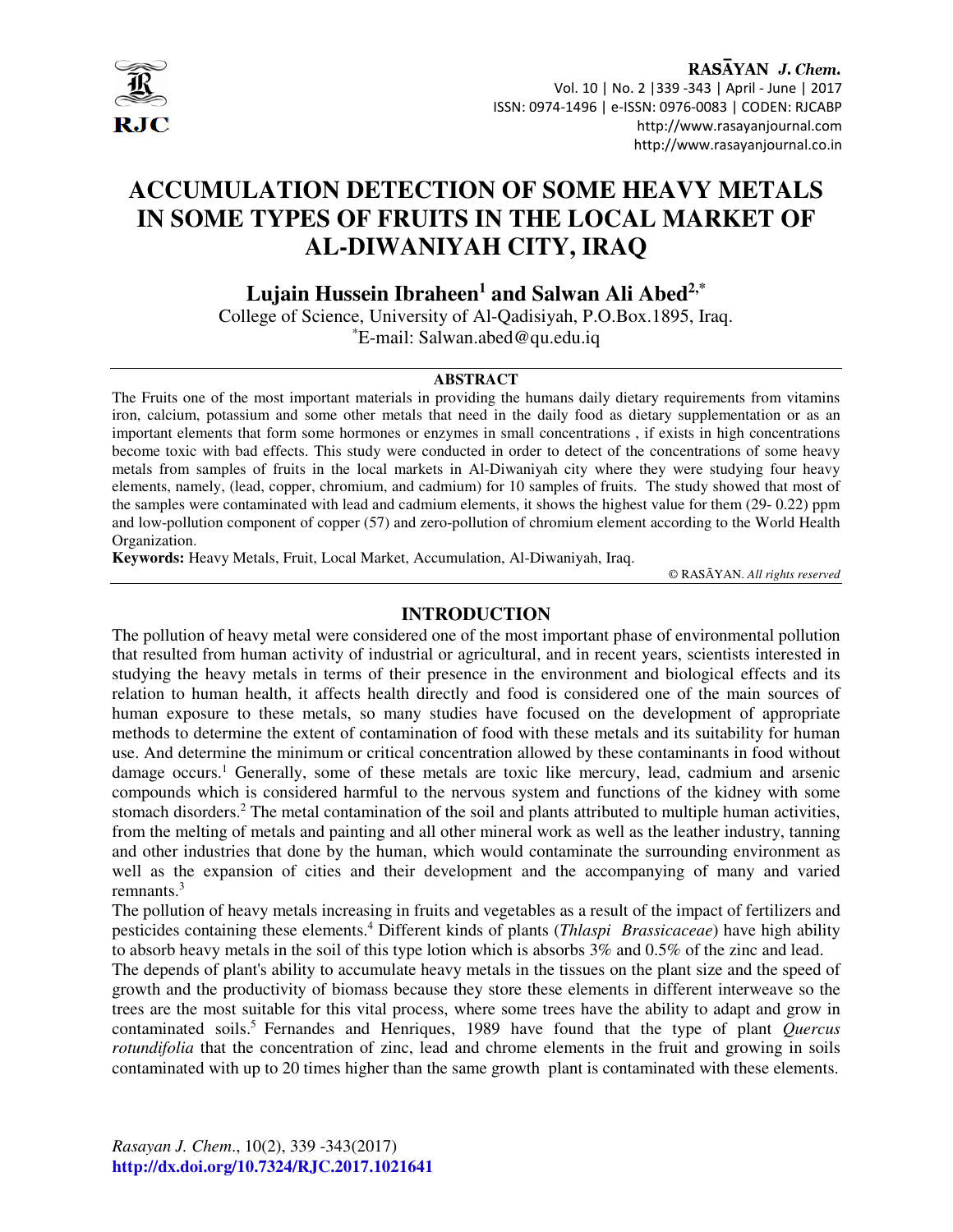## RASAYAN J. Chem. Vol. 10 | No. 2 |339 -343 | April - June | 2017

# **EXPERIMENTAL**

The samples were collected from the local markets in Al-Dwianyah, Al-Qadisiyah Province, Southern Iraq (Figure-1) with the coordinates of latitude 31°59'16.66"N and longitude 44°55'27.64"E by 10 samples for a range of different fruits (oranges, bananas, pomegranates, grapes, lemon, strawberry, buckthorn, peach, apple and paper) and three replicates for each sample of fruit and put special bags and transported to the laboratory where they were washing the samples with water distilled, free of ions and dried at a temperature (70) °C for 48 hours and then milled dry samples and pass through a sieve capacity (40) mesh and then taking the weight (0.5) g of sample and put in a tube digest type Pyrex and added to 5 ml of nitric acid HNO3 center and left the samples for 16 hours and then digested placing them on the degree of (100) m °. And for one hour then add 3 ml of Alberaklorek acid (70%) and make the samples escalation (reflux) for 30 minutes at a temperature 200°m until the solution is clear and the purpose of getting rid of the possibility of the existence of stuck materials in solution is a centrifugal sampling process for (10) minutes and quickly 2000 r/min, then completed the sample size (50 ml) using empty water from ions and put in special plastic containers for the purpose of examination to a nice atomic absorption.6,7



Fig.-1: Study area

#### **RESULTS AND DISCUSSION**

The Heavy metals have been recorded to have some positive and negative roles in life cycle of human, cadmium, lead and mercury are the major contaminants of food supply and may be considered the most important problem issues to our environment.<sup>8</sup> Based on the data that we got it during our study, the tables and figures below clarify our results.

| S. No.        | Samples          | <b>Cd</b> Concentration | Cr Concentration | Cu Concentration | Pb Concentration |
|---------------|------------------|-------------------------|------------------|------------------|------------------|
|               | Orange           | 0.22                    | 100              | 40               | 26               |
|               | Banana           | 0.13                    | 73               | 34               | 13               |
|               | Pomegranate      | 0.12                    | 100              | 57               | 28               |
| 4             | Grapes           | 0.15                    | 100              | 38.9             | 24               |
|               | Lemon            | 0.12                    | 100              | 47.8             | 29               |
| $\mathfrak b$ | Strawberry       | 0.07                    | 85.9             | 31.3             | 10               |
|               | <b>Buckthorn</b> | 0.17                    | 87.8             | 35.2             | 20               |
| 8             | Peaches          | 0.11                    | 70.1             | 21.3             | 11               |
| Q             | Apple            | 0.09                    | 63.8             | 25.7             | 10.5             |
| 10            | Watermelon       | 0.07                    | 53.2             | 20.1             | 9.9              |
|               |                  |                         |                  |                  |                  |

Table-1: Concentration of heavy metals in the samples studied ppm.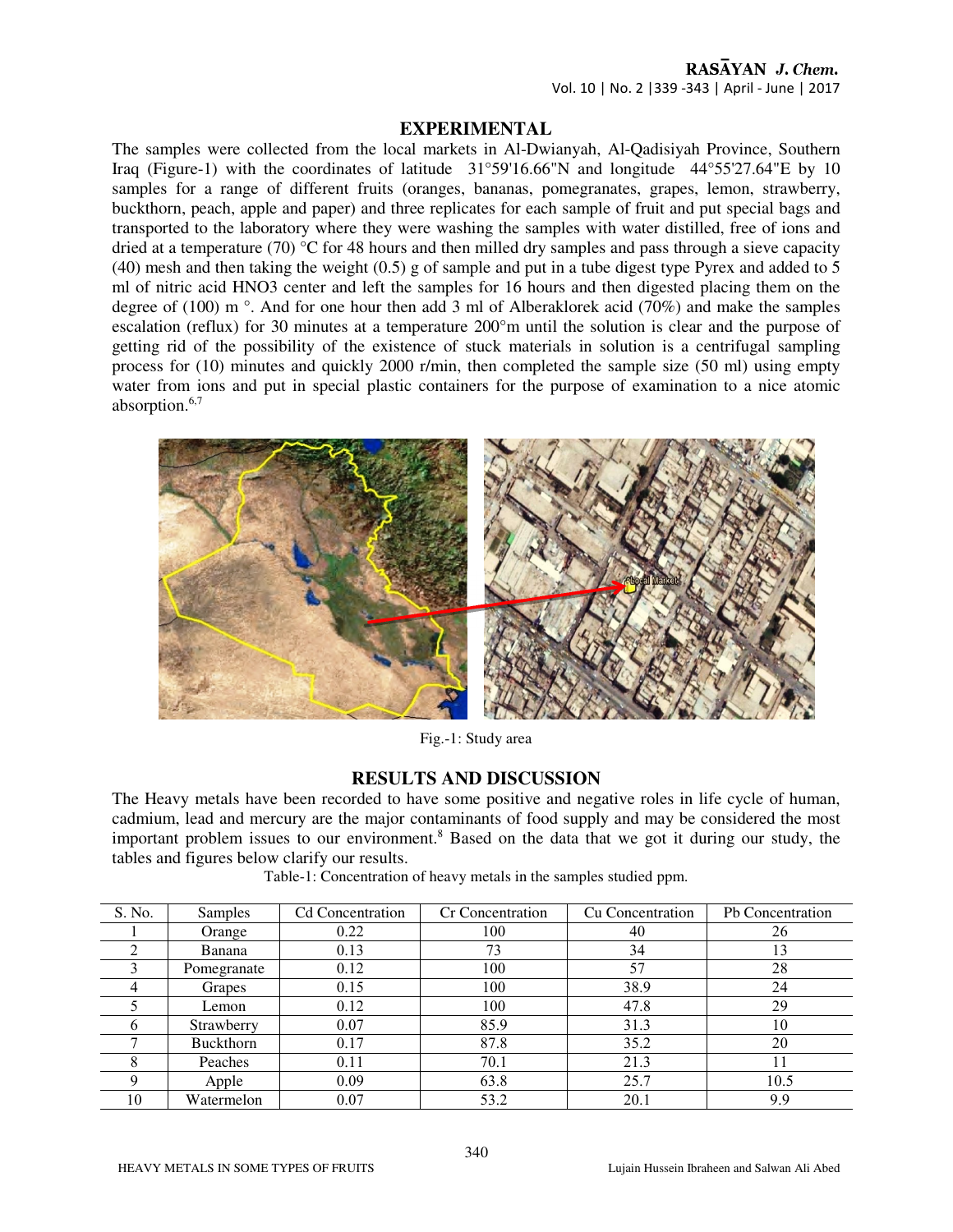

Fig.-1: Concentration of lead element in the samples studied ppm.



Fig.-2: Copper concentration in the samples studied ppm.



Fig.-3: Chromium concentration in the samples studied ppm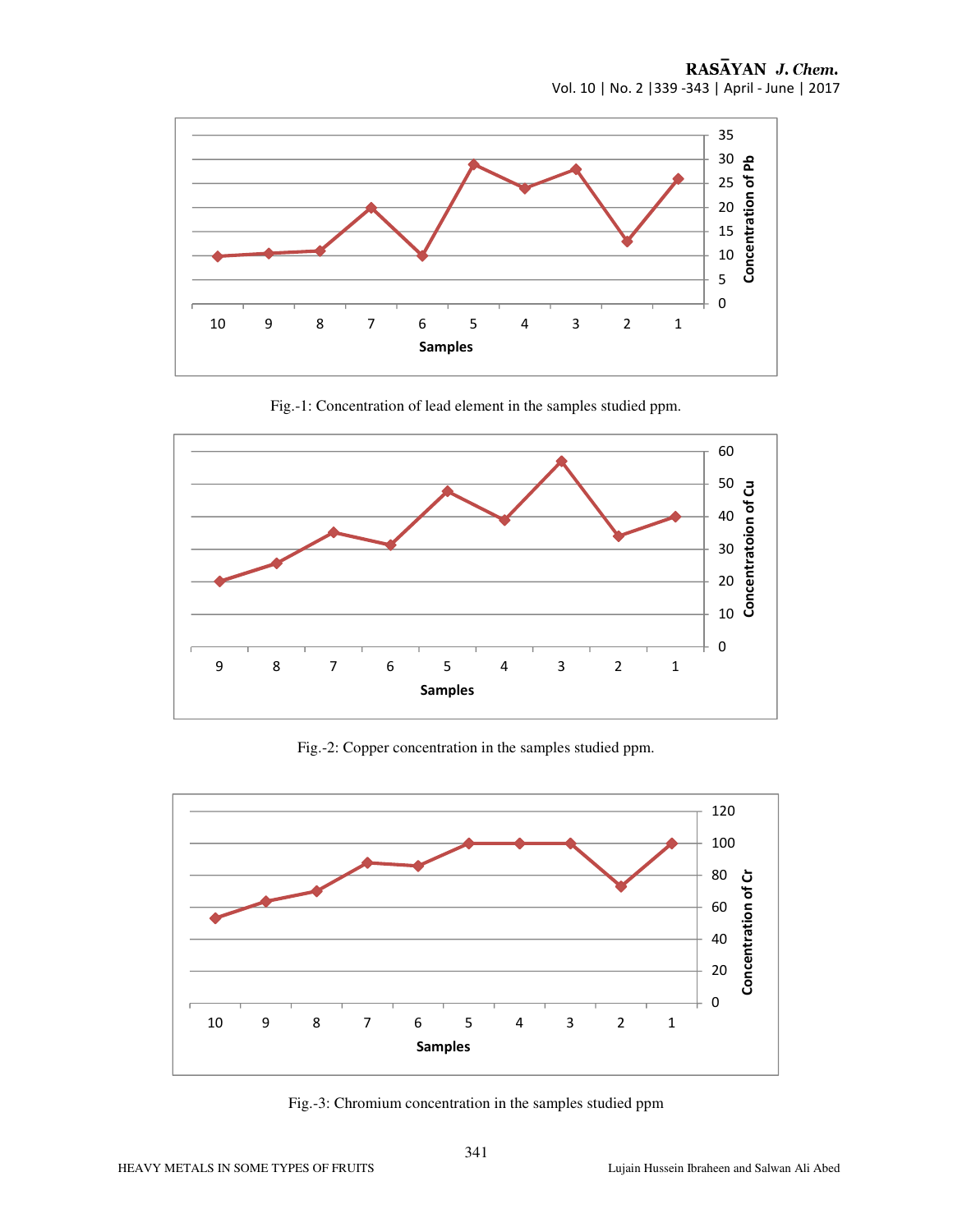

Fig.-4: Concentration of cadmium in the samples studied ppm

Figure-1 shows the concentration of lead element in the samples is noted that the highest concentration was in both (lemons, pomegranates and oranges), reaching (29, 28, 26) ppm, respectively, and the lowest value was in (watermelon, strawberries and apples) where were reached (9.9, 10 and 10.5) lead source is the fuel incinerators and solid industry waste metal products of human contamination by and exposed by eating contaminated food by lead or derivatives or through inhalation resulting to accumulate in the blood and also affects the digestive system, immune, kidney and lead replace the calcium in the tissues of the bone and cause a reduction of hemoglobin and increased the concentration will lead to coma and death situations and proved scientifically absorbed by the bodies of the children more than adult.<sup>9</sup>

Figure-2 shows the concentration of copper in the samples studied where noted that the highest value was in samples of pomegranate and lemon reaching (57 and 47.8) ppm. The lowest value was in watermelon and peach (20.1 and 21.3) ppm. The salts dissolved of copper have a high toxicity which is affect the breathing process significantly. $10-12$ 

Figure-3 shows the concentration of chromium in the samples studied of fruit noted that the highest values were in the oranges, pomegranates, grapes, lemons which is 100 ppm. But it is not considered contaminated because it is the highest permissible limits according to<sup>1</sup> and the lowest value was in progress and peach reaching (53.2 and 70.1) ppm, and lower than the permissible limits by the World Health Organization.

Figure-4 shows that the concentration of cadmium in the samples studied fruit notes that the highest value of orange samples, buckthorn, and grapes were (0.22, 0.17 and 0.15) ppm. The lowest value when samples, watermelon strawberries and apples was (0.07 and 0.09) ppm.

The study notes that the samples of watermelon and strawberry samples are not contaminated with all the studied elements as mentioned by <sup>5,13</sup> to the accumulation of heavy metals depends on the biomass and the size and age of the plant and for the same reason noted the highest concentrations in the orange, lemon and buckthorn . The pollutants were higher than the metals of lead and cadmium. The data is compiled and presented in Table-1.

#### **REFERENCES**

- 1. FAO/WHO, Joint FAO/WHO food standers program, codes Aliment Arius commission contamination. FAO, Roma CAC/ Vol. XV, 11, 56 (1984).
- 2. G. Ysart, P. Miller, M. Croasdale, H. Crews, P. Robb, M. Baxter, C. deL'Arge and N. Harrison, *Food Additives and Contaminants*, **17(9)**, 775 (2000).
- 3. R.A. Goyer, Toxic effects of metals In Casarett and Baull's toxicology, The basic science of poisons (Eds. C. D. Klaassen, M. O. Amdur and J. Doull), Macmillan Publishing Company, New York, 528, (1986).